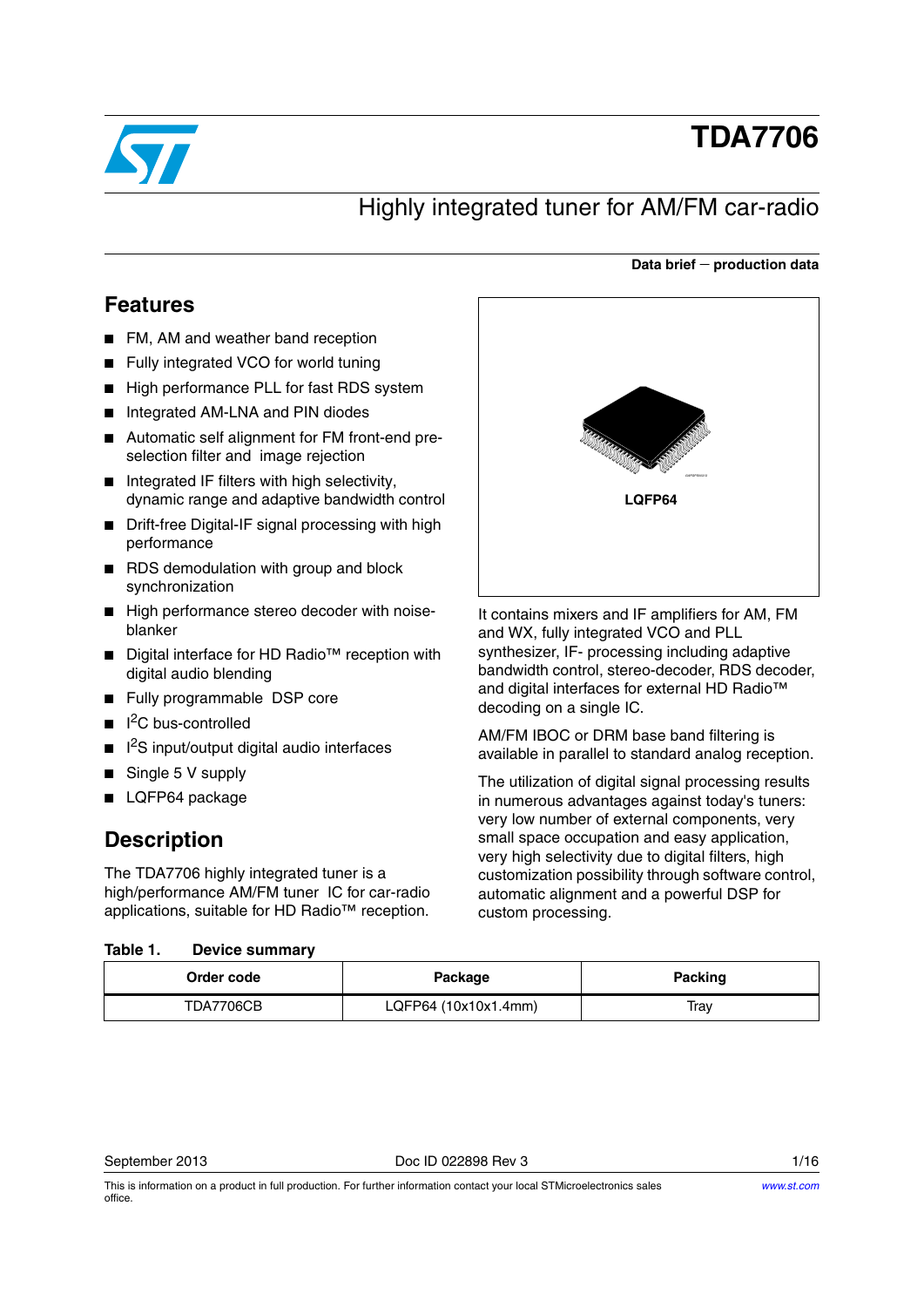# **Contents**

| 1              |      |       |  |  |  |  |  |  |  |
|----------------|------|-------|--|--|--|--|--|--|--|
|                | 1.1  |       |  |  |  |  |  |  |  |
|                | 1.2  |       |  |  |  |  |  |  |  |
| $\overline{2}$ |      |       |  |  |  |  |  |  |  |
|                | 2.1  |       |  |  |  |  |  |  |  |
|                | 2.2  |       |  |  |  |  |  |  |  |
|                | 2.3  |       |  |  |  |  |  |  |  |
|                | 2.4  |       |  |  |  |  |  |  |  |
|                | 2.5  |       |  |  |  |  |  |  |  |
|                | 2.6  |       |  |  |  |  |  |  |  |
|                | 2.7  |       |  |  |  |  |  |  |  |
|                | 2.8  |       |  |  |  |  |  |  |  |
|                | 2.9  |       |  |  |  |  |  |  |  |
|                |      | 2.9.1 |  |  |  |  |  |  |  |
|                | 2.10 |       |  |  |  |  |  |  |  |
|                | 2.11 |       |  |  |  |  |  |  |  |
|                | 2.12 |       |  |  |  |  |  |  |  |
| 3              |      |       |  |  |  |  |  |  |  |
|                | 3.1  |       |  |  |  |  |  |  |  |
| 4              |      |       |  |  |  |  |  |  |  |
| 5              |      |       |  |  |  |  |  |  |  |

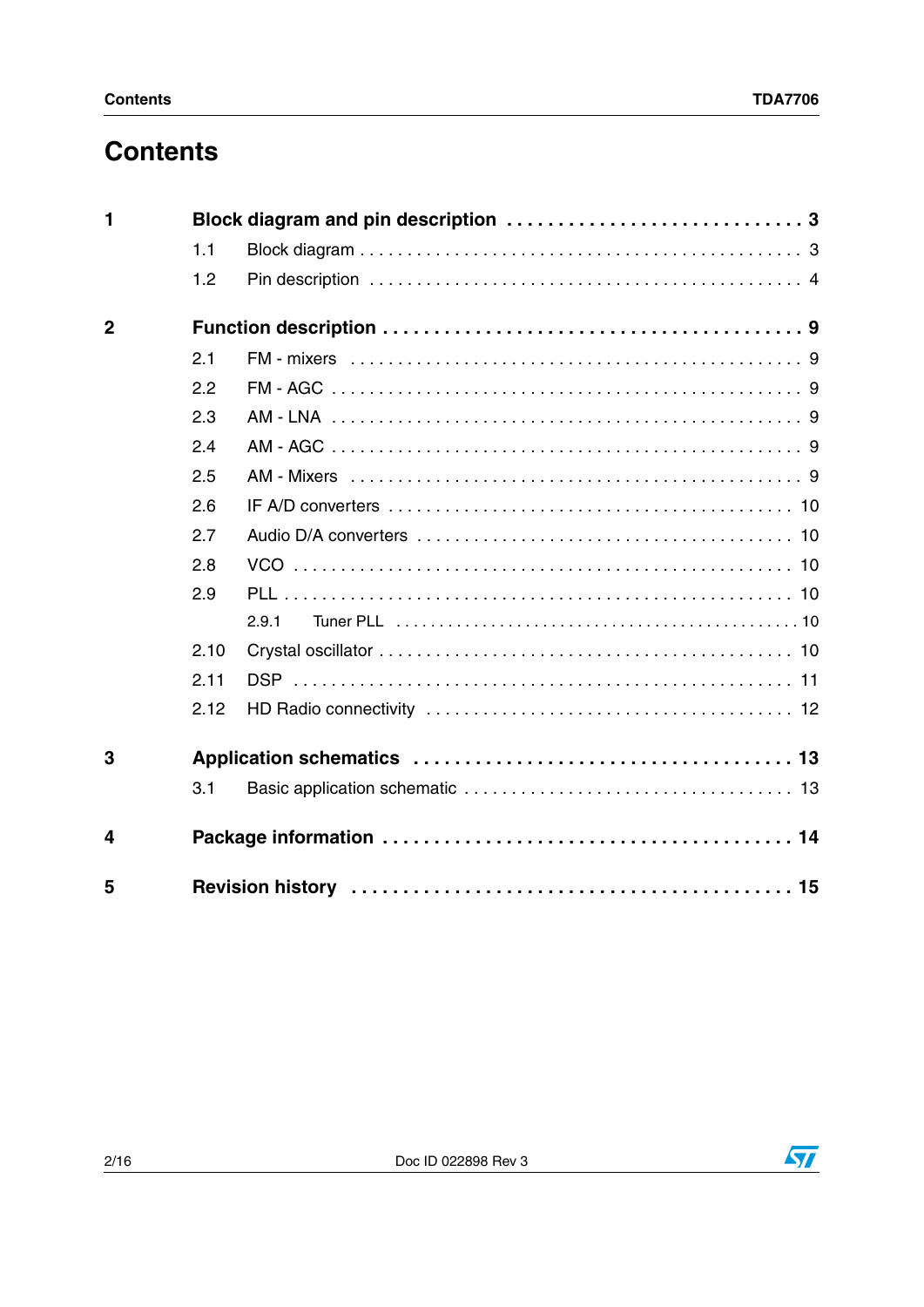#### <span id="page-2-0"></span>**Block diagram and pin description**  $\blacksquare$

#### <span id="page-2-1"></span>**Block diagram**  $1.1$

#### Figure 1. **Functional block diagram**



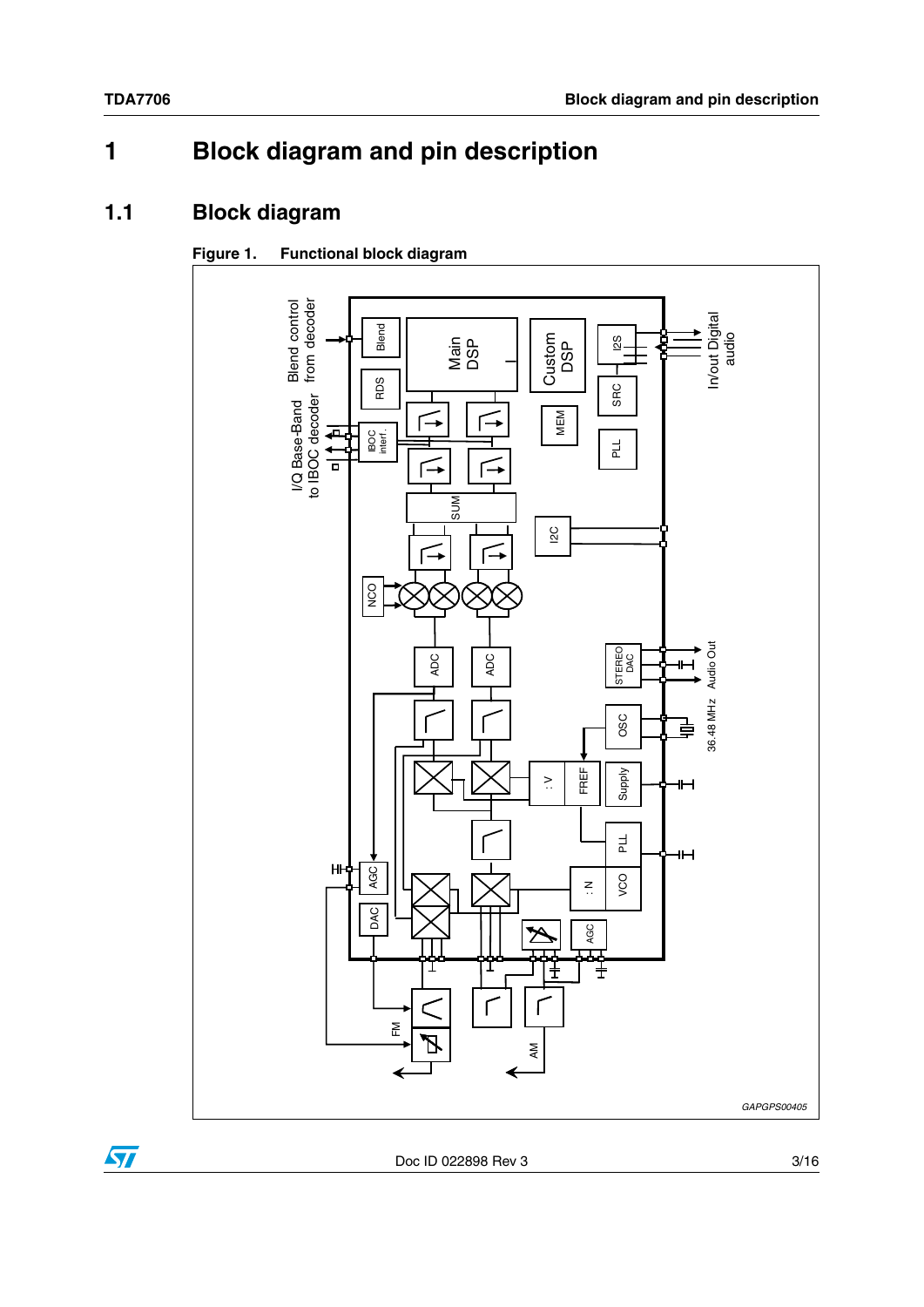#### <span id="page-3-0"></span>**Pin description**  $1.2$





#### Table 2. **Pin description**

| Pin            | Pin name         | VO. | <b>Function</b> | <b>Description</b>                   | <b>Equivalent circuit</b> |
|----------------|------------------|-----|-----------------|--------------------------------------|---------------------------|
| 1              | <b>FMPINDRV</b>  | Out |                 | FM PIN diode driver output           | 囟                         |
| $\overline{2}$ | <b>FMPINDdec</b> | In  | FM              | Integrated FM PINdiode<br>decoupling |                           |
| 3              | FMMIXdec         |     |                 | FM RF signal ground                  |                           |
| 4              | FMMIXin2         | In. |                 | FM mixer input 2                     |                           |
| 5              | FMMIXin1         | In  |                 | FM mixer input 1                     |                           |
| 6              | <b>GNDRF</b>     |     |                 | RF power ground                      |                           |

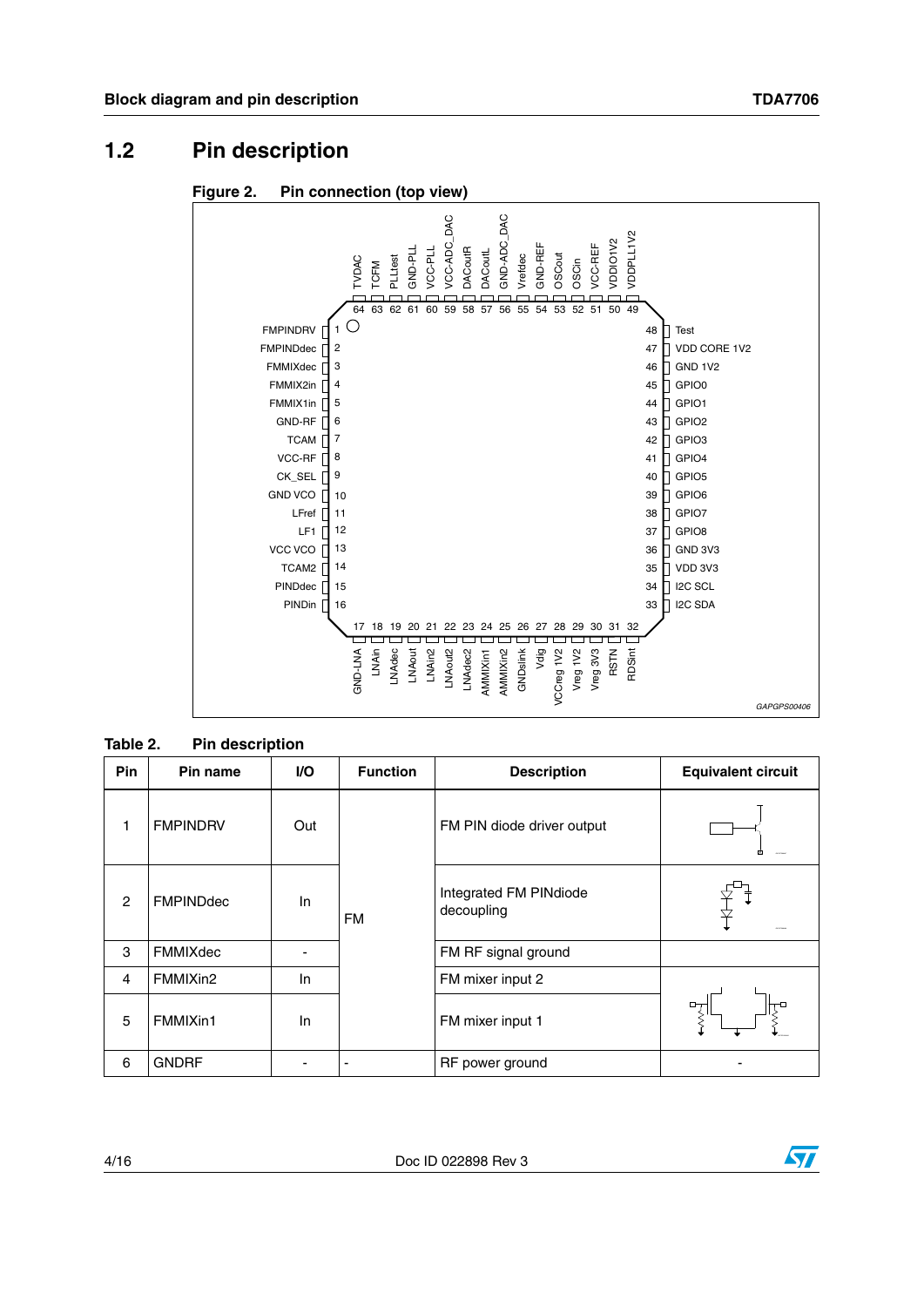| Pin              | Pin name      | I/O                      | <b>Function</b> | <b>Description</b>                         | <b>Equivalent circuit</b>                 |
|------------------|---------------|--------------------------|-----------------|--------------------------------------------|-------------------------------------------|
| $\overline{7}$   | <b>TCAM</b>   |                          |                 | AM AGC time constant                       |                                           |
| 8                | <b>VCCRF</b>  | ln                       | $\blacksquare$  | RF 5V supply                               |                                           |
| $\boldsymbol{9}$ | CK_SEL        | In                       |                 | Master/Slave clock operation<br>select     |                                           |
| 10               | <b>GNDVCO</b> | $\overline{\phantom{a}}$ |                 | VCO ground                                 |                                           |
| 11               | LFref         | $\overline{\phantom{a}}$ |                 | Loop filter reference                      |                                           |
| 12               | LF1           | $\overline{\phantom{0}}$ |                 | Loop filter output                         |                                           |
| 13               | <b>VCCVCO</b> | In                       | <b>VCO</b>      | VCO 5V supply                              |                                           |
| 14               | TCAM2         |                          |                 | AM AGC 2 <sup>nd</sup> order time constant |                                           |
| 15               | PINDdec       |                          | AM pin diode    | AM AGC internal PIN diode<br>decoupling    | $\overleftarrow{\mathrm{f}}^{\mathrm{n}}$ |
| 16               | PINDin        |                          |                 | AM AGC internal PIN diode input            | ¥<br>¥                                    |
| 17               | <b>GNDLNA</b> | $\blacksquare$           |                 | AM LNA ground                              |                                           |
| 18               | LNAin         | ln                       |                 | AM LNA input                               |                                           |
| 19               | LNAdec        |                          | AM LNA          | AM LNA decoupling                          |                                           |
| 20               | <b>LNAout</b> | Out                      |                 | AM LNA output                              |                                           |
| 21               | LNAin2        | $\overline{\phantom{0}}$ |                 | AM LNA input 2 <sup>nd</sup> stage         |                                           |

**Table 2. Pin description (continued)**

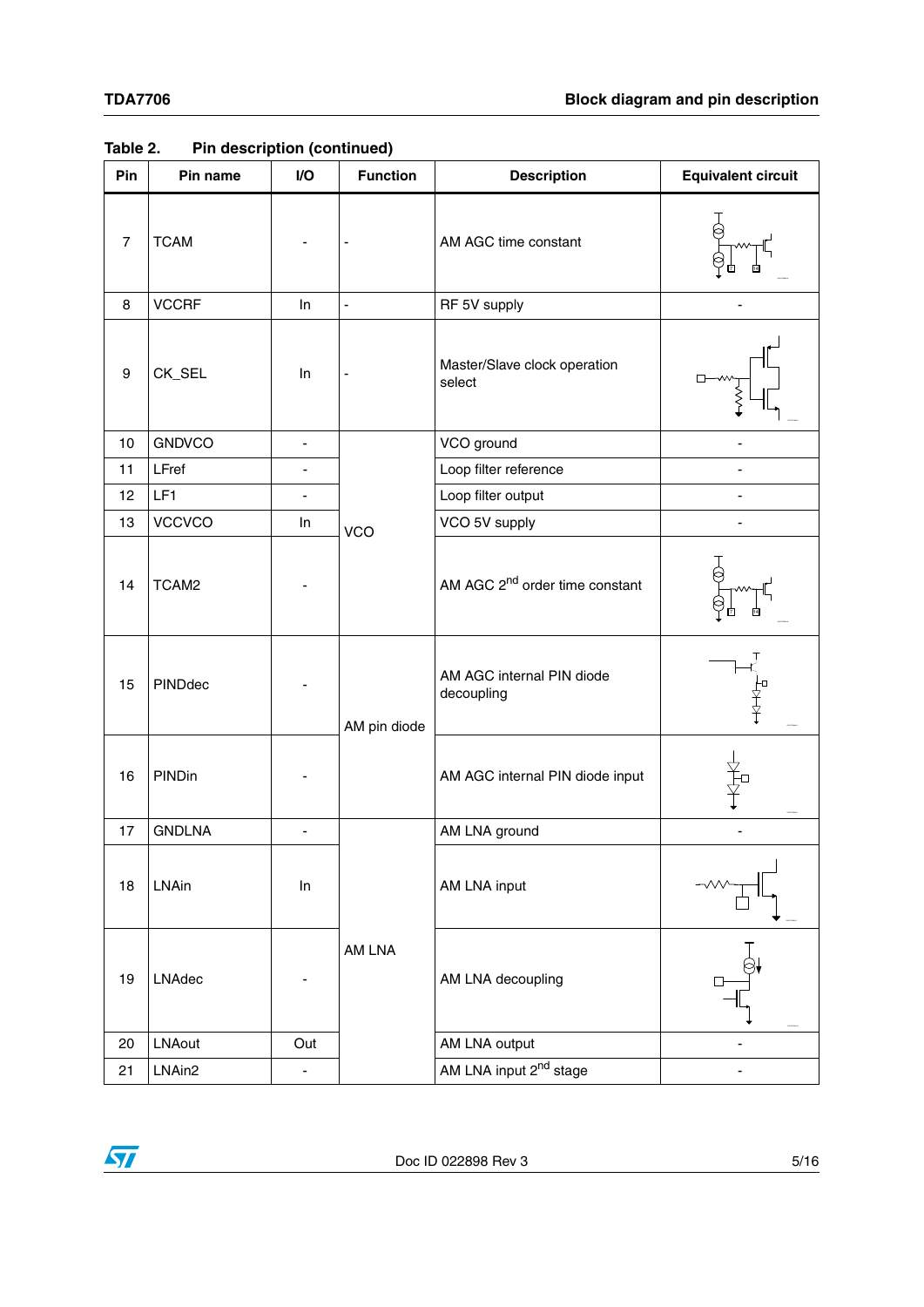| Pin | Pin name            | I/O                          | <b>Function</b>                | <b>Description</b>                                          | <b>Equivalent circuit</b> |
|-----|---------------------|------------------------------|--------------------------------|-------------------------------------------------------------|---------------------------|
| 22  | LNAout <sub>2</sub> |                              | AM LNA                         | AM LNA output 2 <sup>nd</sup> stage                         |                           |
| 23  | LNAdec2             |                              |                                | AM LNA decoupling 2 <sup>nd</sup> stage                     | ≹<br>$\searrow$           |
| 24  | AMMIXin1            | $\ln$                        |                                | AM mixer input 1                                            |                           |
| 25  | AMMIXin2            | In.                          | AM mixer<br>inputs             | AM mixer input 2                                            |                           |
| 26  | <b>GNDSLINK</b>     |                              |                                | Internal inter-IC communication<br>bus ground               |                           |
| 27  | Vdig                | In.                          |                                | Front-end digital 5 V supply                                |                           |
| 28  | VCCreg1V2           | In.                          |                                | Internal 1.2 V regulator 5 V supply                         |                           |
| 29  | REG1V2              | Out                          |                                | Internal 1.2 V regulator output                             |                           |
| 30  | Vreg3v3             | Out                          | Supply,<br>ground and<br>reset | Internal 3.3 V regulator output                             |                           |
| 31  | <b>RSTN</b>         | ln.                          |                                | Reset (low active)<br>Pull-up 50 kΩ to 3.3 V IO supply      |                           |
| 32  | <b>RDSint</b>       | Out                          |                                | RDS interrupt output<br>Pull-down 50 kΩ to ground           |                           |
| 33  | I2CSDA              | In/Out                       | $I2C$ interface                | $I2C$ bus data<br>Pull-up 50 kΩ to 3.3 V IO supply          |                           |
| 34  | I2CSCL              | In                           |                                | $I2C$ bus clock<br>Pull-up 50 k $\Omega$ to 3.3 V IO supply |                           |
| 35  | VDD3V3              | In                           | $\blacksquare$                 | IO ring (3.3V) supply                                       |                           |
| 36  | GND3V3              | $\qquad \qquad \blacksquare$ | $\blacksquare$                 | IO ring (3.3V) supply                                       |                           |

**Table 2. Pin description (continued)**



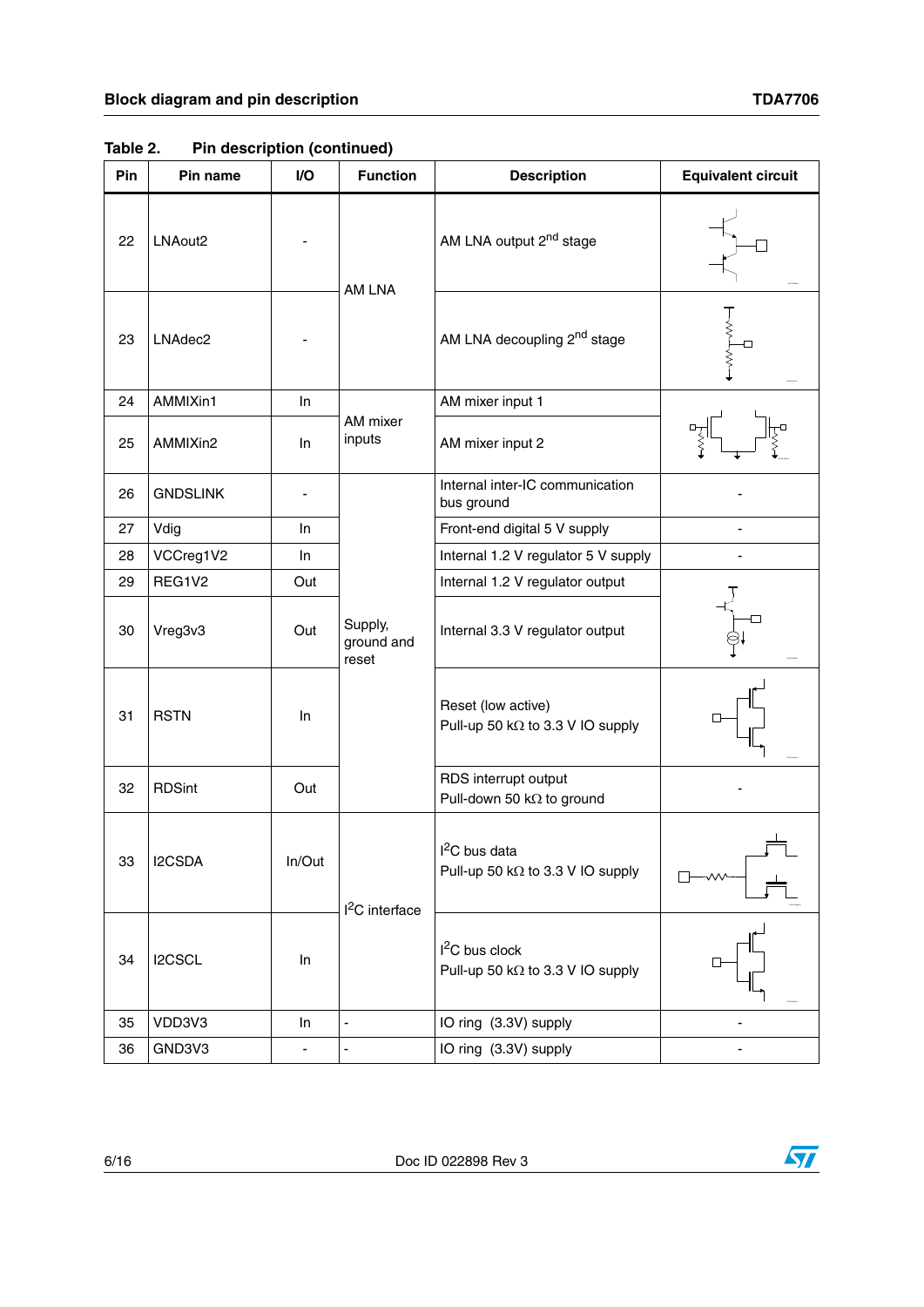| Pin | Pin name          | I/O            | <b>Function</b>                                  | <b>Description</b>                                                                  | <b>Equivalent circuit</b> |
|-----|-------------------|----------------|--------------------------------------------------|-------------------------------------------------------------------------------------|---------------------------|
| 37  | GPIO <sub>8</sub> | In/Out         |                                                  | SAI clk<br>Pull-down 50 k $\Omega$ to ground,<br>SINE_3V3_LIN pad                   |                           |
| 38  | GPIO7             | In/Out         |                                                  | Audio SAI word-select<br>Pull-down 50 k $\Omega$ to ground,<br>SINE_3V3_LIN pad     |                           |
| 39  | GPIO <sub>6</sub> | In/Out         |                                                  | Audio SAI data-output<br>Pull-down 50 k $\Omega$ to ground,<br>SINE_3V3_LIN pad     |                           |
| 40  | GPIO <sub>5</sub> | $In/O$ ut      |                                                  | Audio SAI data-input<br>Pull-down 50 k $\Omega$ to ground,<br>SINE_3V3_LIN pad      |                           |
| 41  | GPIO4             | In/Out         | <b>HD Radio</b><br>connectivity/<br>Audio output | SAI Base-Band clock<br>Pull-down 50 k $\Omega$ to ground,<br>SINE_3V3_LIN pad       |                           |
| 42  | GPIO <sub>3</sub> | In/Out         | I2S interface                                    | SAI Base-Band word-select<br>Pull-down 50 k $\Omega$ to ground,<br>SINE_3V3_LIN pad |                           |
| 43  | GPIO <sub>2</sub> | Out            |                                                  | SAI Base-Band I data<br>Pull-down 50 k $\Omega$ to ground,<br>SINE_3V3_LIN pad      |                           |
| 44  | GPIO1             | Out            |                                                  | SAI Base-Band Q data<br>Pull-down 50 k $\Omega$ to ground,<br>SINE_3V3_LIN pad      |                           |
| 45  | GPIO0             | In.            |                                                  | HD blend<br>Pull-down 50 kΩ to ground                                               |                           |
| 46  | GND1V2            | $\blacksquare$ | L,                                               | DSP core ground                                                                     |                           |
| 47  | VDD core 1V2      | In.            | ÷,                                               | DSP core 1.2V supply                                                                |                           |
| 48  | <b>Test</b>       | In             |                                                  | <b>Test Mode</b><br>Pull-down 50 kΩ to ground                                       |                           |
| 49  | VDDPLL1V2         | In             | L,                                               | Digital PLL 1.2 V supply                                                            |                           |
| 50  | VDDIO1V2          | In             |                                                  | Internal inter-IC communication<br>1.2V supply                                      |                           |
| 51  | VCC-REF           | In             |                                                  | Front-end reference frequency and<br>regulator 5 V supply                           |                           |

**Table 2. Pin description (continued)**

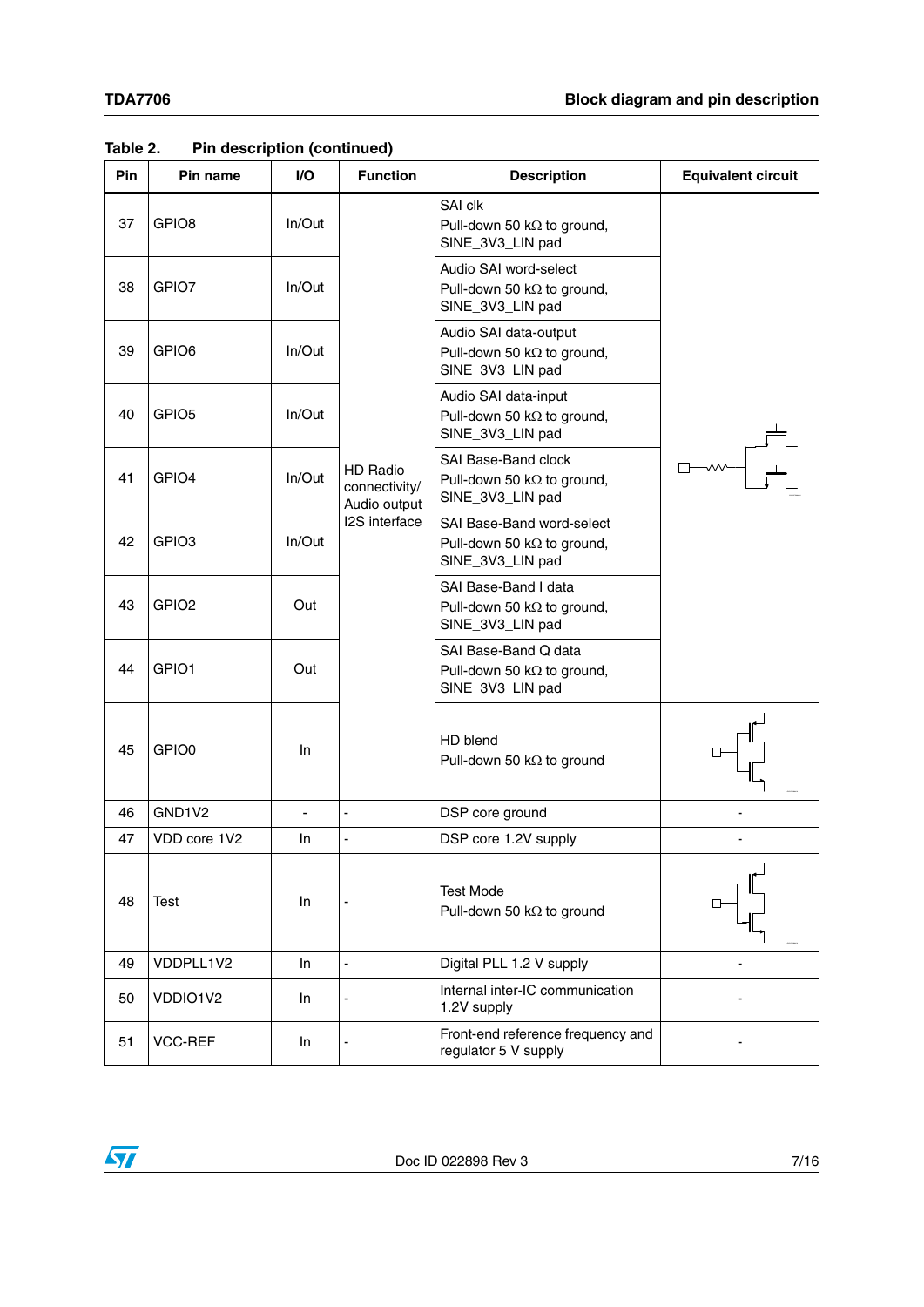| Pin | Pin name       | I/O            | <b>Function</b> | <b>Description</b>                                    | <b>Equivalent circuit</b> |
|-----|----------------|----------------|-----------------|-------------------------------------------------------|---------------------------|
| 52  | <b>OSCin</b>   | In.            |                 | Crystal oscilllator input                             |                           |
| 53  | <b>OSCout</b>  | Out            | Oscillator      | Crsystal oscillator output                            |                           |
| 54  | <b>GND-REF</b> |                | ٠               | Front-end reference frequency and<br>regulator ground |                           |
| 55  | Vrefdec        |                |                 | 3.3 V Bias generation decoupling                      |                           |
| 56  | GND-ADC_DAC    | ÷,             |                 | IFADC and audio DAC ground                            |                           |
| 57  | <b>DACoutL</b> | Out            |                 | Audio output left                                     |                           |
| 58  | <b>DACoutR</b> | Out            | <b>DAC</b>      | Audio output right                                    |                           |
| 59  | VCC-ADC_DAC    | In             |                 | IFADC and audio DAC 5V supply                         |                           |
| 60  | <b>VCC-PLL</b> | In.            |                 | Tuning PLL 5V supply                                  |                           |
| 61  | <b>GND-PLL</b> | $\blacksquare$ |                 | Tuning PLL ground                                     |                           |
| 62  | PLLtest        | Out            | PLL             | PLL Test output                                       |                           |
| 63  | <b>TCFM</b>    |                |                 | FM AGC time constant                                  |                           |
| 64  | <b>TVDAC</b>   | Out            | $\blacksquare$  | Tuning voltage output                                 |                           |

**Table 2. Pin description (continued)**

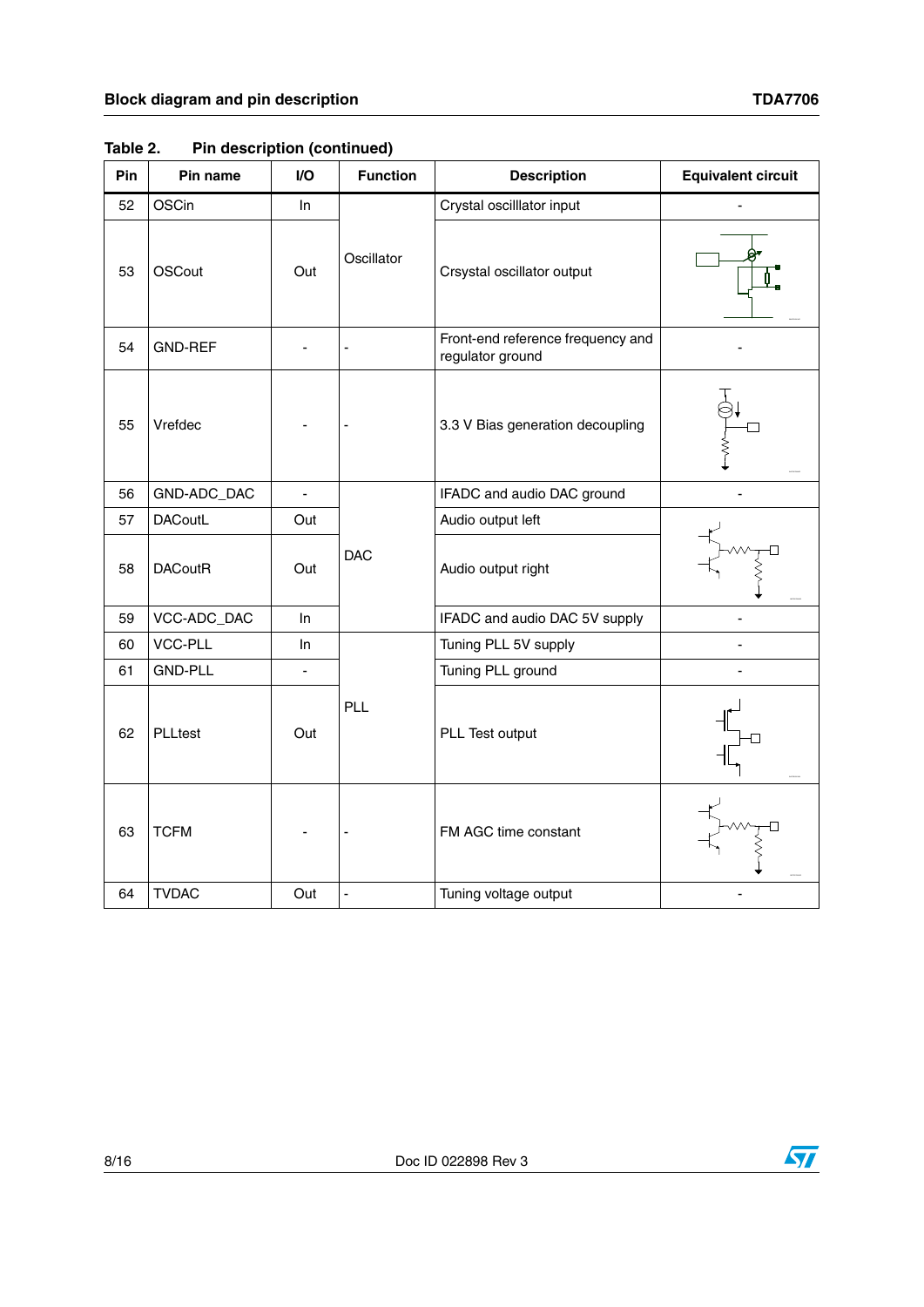# <span id="page-8-0"></span>**2 Function description**

#### <span id="page-8-1"></span>**2.1 FM - mixers**

The FM Image Rejection mixer has two single ended inputs, selectable through software. They are designed for achieving best performance both in case of a passive tuned preselection and for a passive fixed band-pass preselection without tuning for lower cost applications.

The input frequency is down-converted to very low IF with high image rejection.

The tuned application is supported by an 8-bit tuning DAC. The alignment of the DAC is performed automatically on-chip.

## <span id="page-8-2"></span>**2.2 FM - AGC**

The programmable RFAGC senses the mixer input to avoid overload.

When the RFAGC threshold is reached, the PIN diode output is activated in order to attenuate the incoming RF signal

The PIN diode driver is able to drive external PIN diodes with up to 15 mA current.

The time constant of the FM AGC is defined by the combination of an external capacitor and internal currents. There are two programmable attack and decay time constants.

### <span id="page-8-3"></span>**2.3 AM - LNA**

The integrated AM LNA feature is integrated with low-noise and high IIP2 and IIP3. The gain of the LNA is controlled by the AGC. The maximum gain is set with an external resistor, typically 26 dB with 470 ohm.

## <span id="page-8-4"></span>**2.4 AM - AGC**

The programmable AM RFAGC senses the mixer inputs and controls the internal PIN diodes and LNA gains.

Firstly the LNA gain is reduced by about 10d B, and then the PIN diodes are activated to further attenuate the signal.

The time constant of the 2<sup>nd</sup> order AM AGC LPF is defined by both external components and programmable internal currents.

### <span id="page-8-5"></span>**2.5 AM - Mixers**

The image rejection mixer has two AM inputs selectable via software. It easily supports lowcost applications for extended frequency bands like short-waves.

The input frequency is converted to low IF with high image rejection.

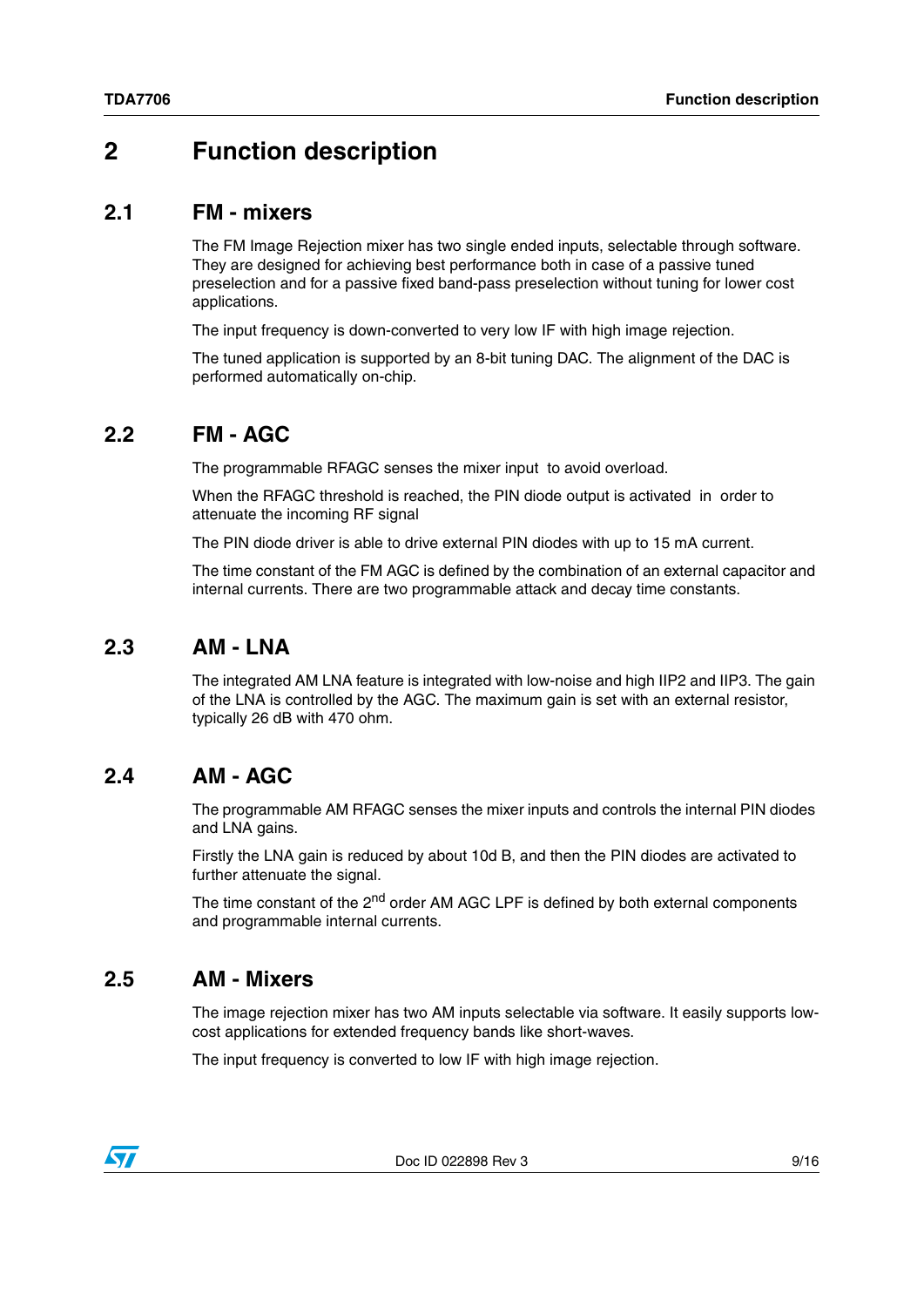### <span id="page-9-0"></span>**2.6 IF A/D converters**

A high performance IQ-IFADC converts the IF signal to the digital domain for subsequent digital signal processing.

Two fully differential, continuous-time Sigma-Delta  $(\Sigma \Delta)$  IF-ADCs are used for both the'l' path and the 'Q' path. For each IFADC, two fully differential input nodes are fed with an input signal having a bandwidth up to 325 kHz. This fully differential design provides good suppression of even-order harmonics. For complex filtering, the input signals of the 'I' path and the 'Q' path have a 90 degree phase shift. The IFADC sampling frequency is 36.48 MHz.

# <span id="page-9-1"></span>**2.7 Audio D/A converters**

A CD-quality (>100dB DR) stereo DAC provides the left/right audio signals after IF processing and stereo-decoding by the DSP. In presence of an external HD Radio decoder the DAC outputs the high quality audio resulting from the decoding of the HD Radio transmissions.

## <span id="page-9-2"></span>**2.8 VCO**

The VCO is fully integrated without any external tuning component. It covers all the FM frequency bands including EU, US, Japan, East-Europe, Weather-Band and the AM-bands including LW, MW and SW. Its center frequency is approximately 2.7 GHz.

## <span id="page-9-3"></span>**2.9 PLL**

#### <span id="page-9-4"></span>**2.9.1 Tuner PLL**

The very high-speed tuning PLL is able to settle within about 100 us for fast RDS applications. The frequency step can be as low as 5 kHz in FM and 500 Hz in AM.

## <span id="page-9-5"></span>**2.10 Crystal oscillator**

The device works with a 36.48 MHz fundamental tone crystal. The oscillator block diagram is shown in *[Figure 3](#page-10-1)*. On the PCB the crystal must be connected as close as possible to the chip oscillator input and output pins of the chip. The internal load capacitance together with pin and pad capacitance is optimized for fundamental tone crystal units at 36.48MHz. It is not recommended to put any additional external load capacitors. By suitably configuring pin #9 (CK\_SEL), the device can be operated as either a clock master or a clock slave. If pin 9 is left open or tied to GND, the device is configured as clock master (typical operation mode). In case the device is configured as clock slave, pin 9 needs to be connected to 5V. Then the crystal oscillator is switched off and the device expects a crystal equivalent signal on the OSCout/OSCin pins.

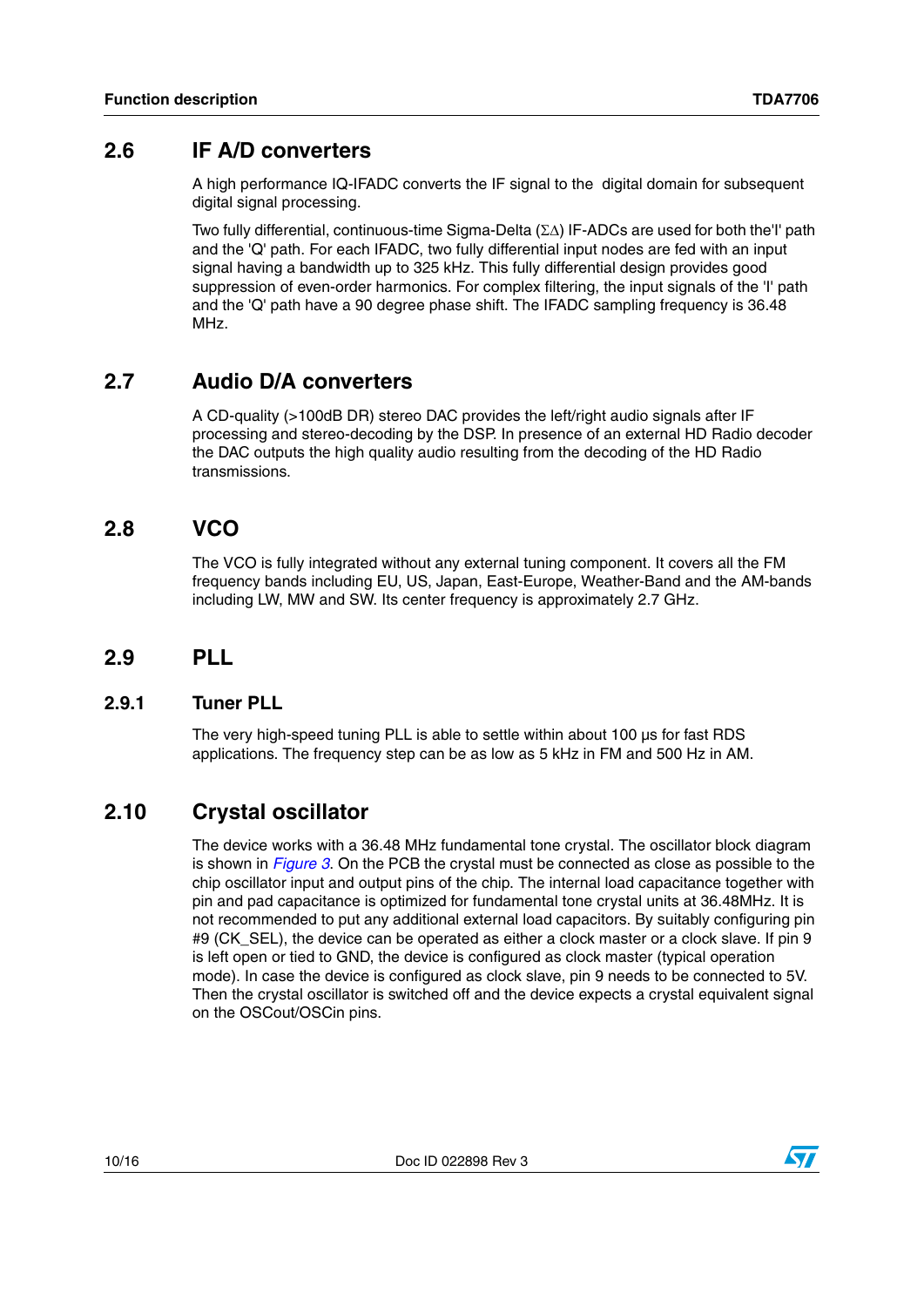<span id="page-10-1"></span>**Figure 3. Crystal oscillator block diagram**



### <span id="page-10-0"></span>**2.11 DSP**

The TDA7706 embeds two DSP cores for high computational power and achievable customization. The first DSP and its hardware accelerators take care of all the tuner digital signal processing. The main program is fixed in ROM. Control parameters are copied to RAM and they are accessible and modifiable there, thus allowing a parametric performance optimization. The first DSP core performs:

- digital down-conversion of IF
- bandwidth selection with variable controlled bandwidth
- FM and AM noise blanking
- FM/AM demodulation with soft-mute, high-cut, weak signal processing and quality detection
- FM stereo decoding with stereo-blend
- RDS demodulation including error correction and block synchronization with generation of an RDS interrupt for the main µP
- Autonomous control of RDS-AF tests
- Self-alignment of pre-selection tuning

The second DSP is totally free for custom processing implementation. The second (customizable DSP) can interact with the main DSP by tapping the signal at the access points as shown in the *[Figure 4](#page-11-1)* below.

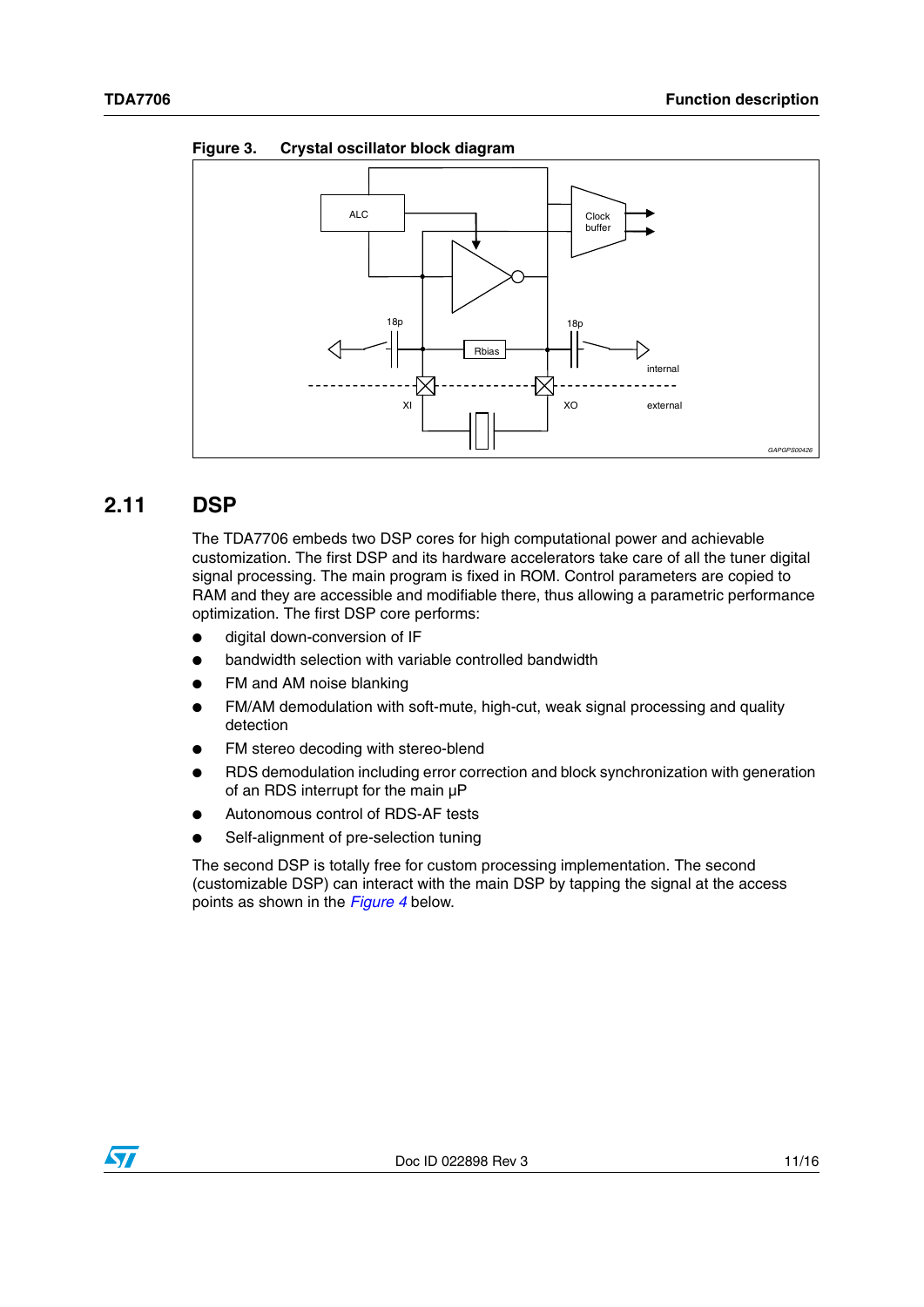

<span id="page-11-1"></span>Secondary DSP signal access points in main signal path Figure 4.

#### <span id="page-11-0"></span>**HD Radio connectivity**  $2.12$

The HIT2 complies with HD Radio interface specifications as per Ibiquity's "RX SSS 1108 HD Radio power efficient RF-IF and peripheral processing (power RIPP) specification", thus providing an external HD Radio decoder with I/Q base-band signals and receiving the decoded digital audio from it, as shown in Figure 5.

<span id="page-11-2"></span>



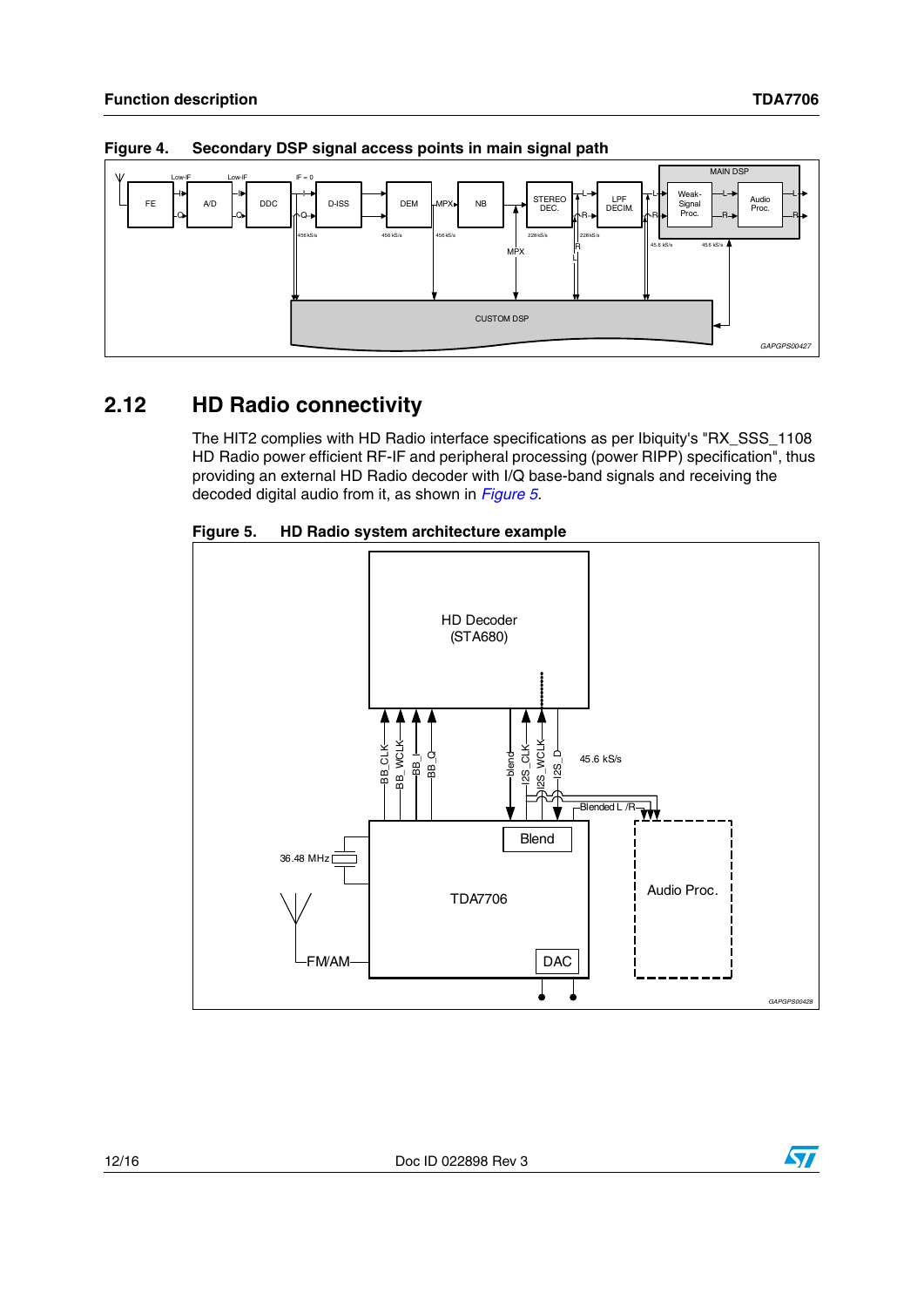$\sqrt{2}$ 

#### <span id="page-12-0"></span>**Application schematics**  $\overline{\mathbf{3}}$

#### <span id="page-12-1"></span>**Basic application schematic**  $3.1$

#### Figure 6. FM wide-band application



Doc ID 022898 Rev 3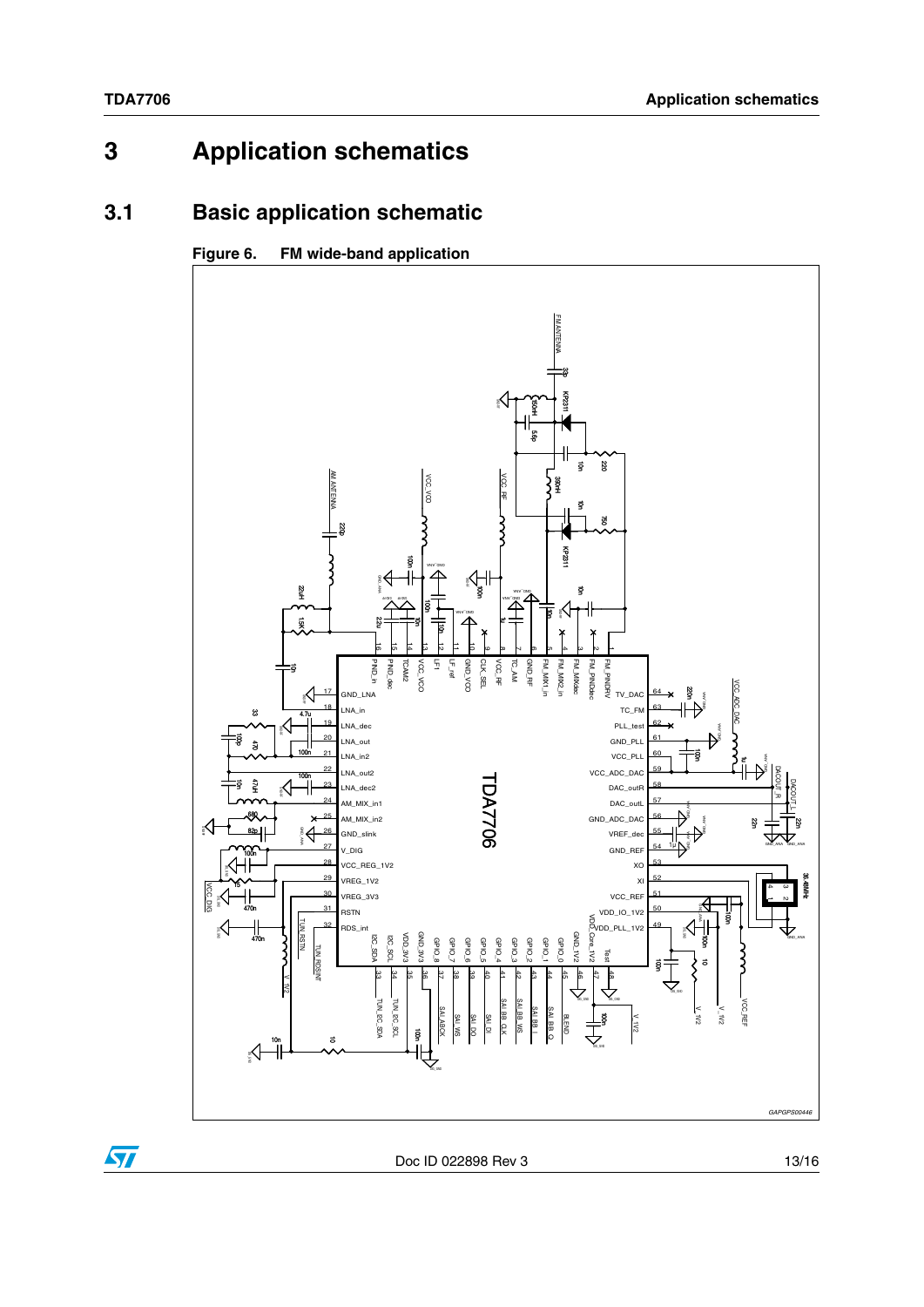#### <span id="page-13-0"></span>**Package information**  $\overline{\mathbf{4}}$

In order to meet environmental requirements, ST offers these devices in different grades of ECOPACK<sup>®</sup> packages, depending on their level of environmental compliance. ECOPACK<sup>®</sup> specifications, grade definitions and product status are available at: www.st.com.

ECOPACK® is an ST trademark.



Figure 7. LQFP64 (10x10x1.4mm) mechanical data and package dimensions

Doc ID 022898 Rev 3

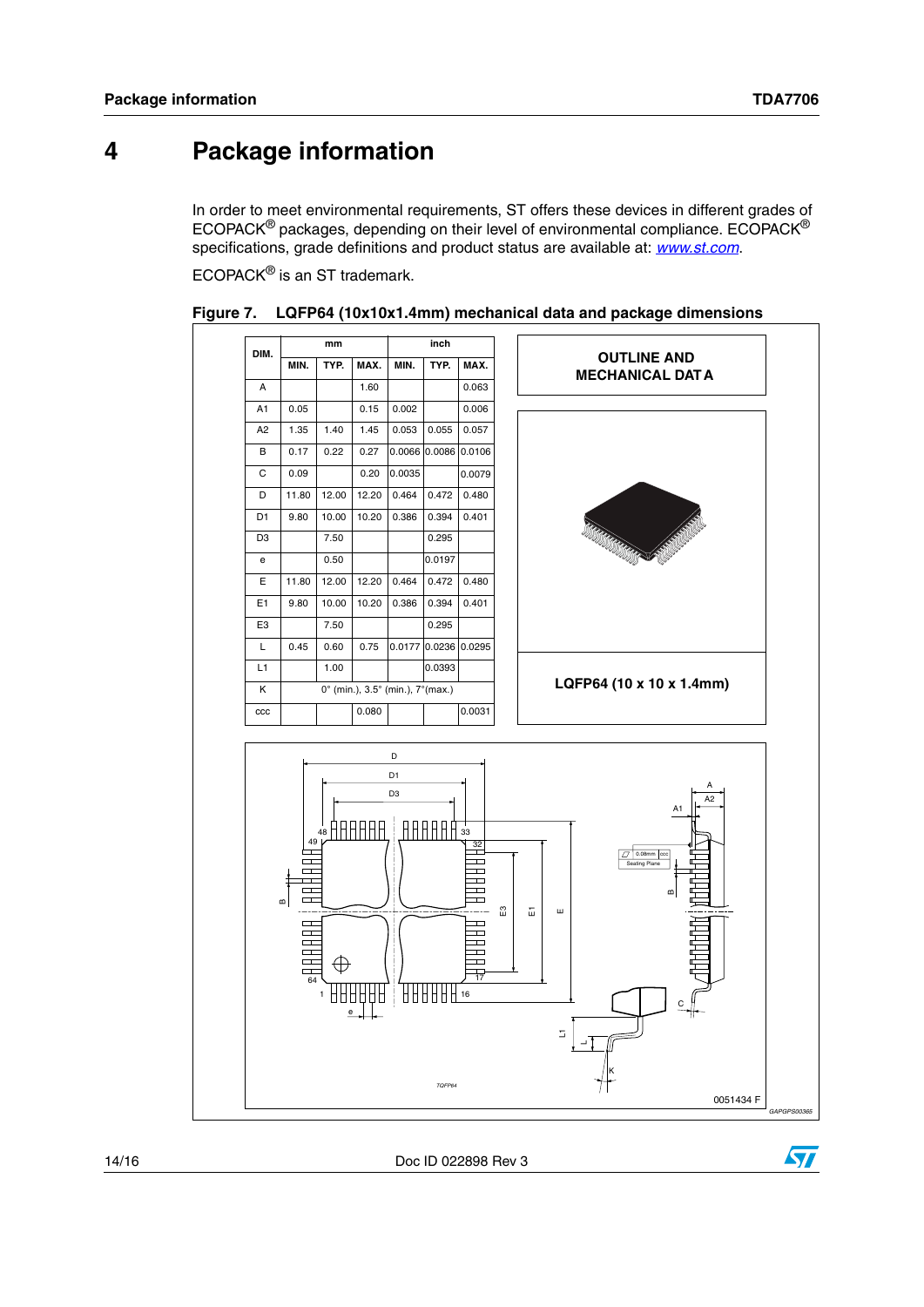# <span id="page-14-0"></span>**5 Revision history**

#### Table 3. **Document revision history**

| Date         | <b>Revision</b> | <b>Changes</b>                             |
|--------------|-----------------|--------------------------------------------|
| 07-Mar-2012  |                 | Initial release.                           |
| 25-Jun-2012  | 2               | Updated Table 1: Device summary on page 1. |
| 16-Sept-2013 | З               | <b>Updated Disclaimer</b>                  |